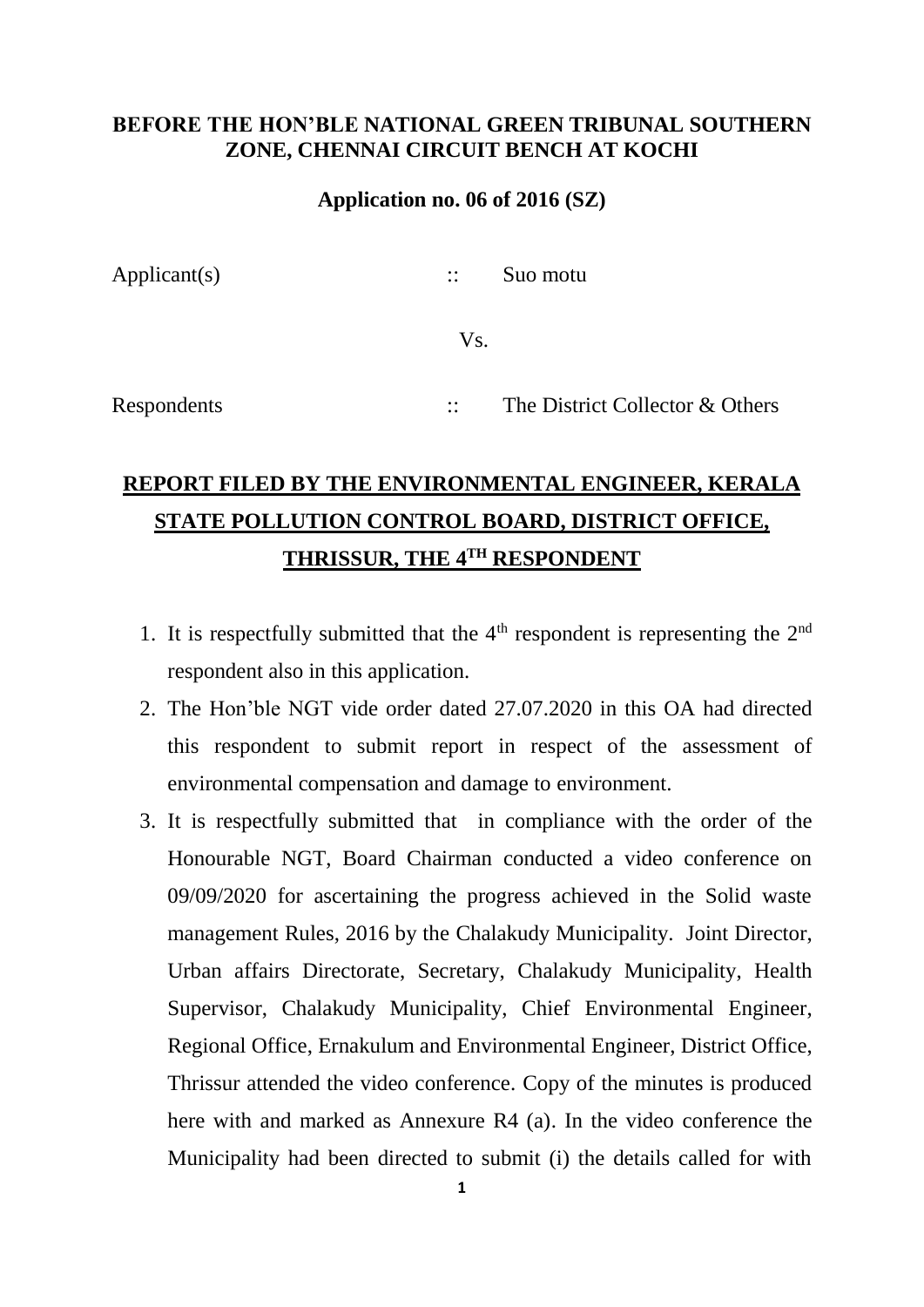respect to the authorisation application on or before 6.10.2020 (ii) action taken report and time bound action plan for the treatment and disposal of biodegradable and non biodegradable wastes from both households and establishments incorporating quantity and mode of disposal of nonrecyclable waste, quantity of e-waste, plastic waste given to registered recyclers/scrap collectors, and decentralised units for biodegradable wastes on or before 9.10.2020 (iii) action taken report regarding the removal of legacy waste in detail on or before 9.10.2020 and (iv) to upload the details of centralised and decentralised facility in the Enviclean app, immediately.

- 4. It is further submitted that subsequent to the video conference municipal authorities submitted the clarifications called for. Copy of the same is produced herewith and marked as Annexure R4 (b). The clarifications are not satisfactory. The documents and details regarding decentralized facility have not been submitted and the same are not uploaded in the Enviclean App as claimed in the letter.
- 5. It is submitted that action has already been initiated for assessing the environmental damage and a committee was constituted for the assessment of the damage, vide proceedings no. PCB/HO/SEE2/Chalakudy municipality/2020 dated 7.10.2020 of the Chairman. Copy of the proceedings is produced herewith and marked as Annexure R4 (c).
- 6. It is submitted that Environmental compensation is estimated based on the sum of capital cost, operational cost and environmental externalities. But the minimum capital cost and operational cost are not prescribed for class II cities and below. Hence a request was sent to CPCB to issue guidelines to estimate capital/operational cost component for cities other